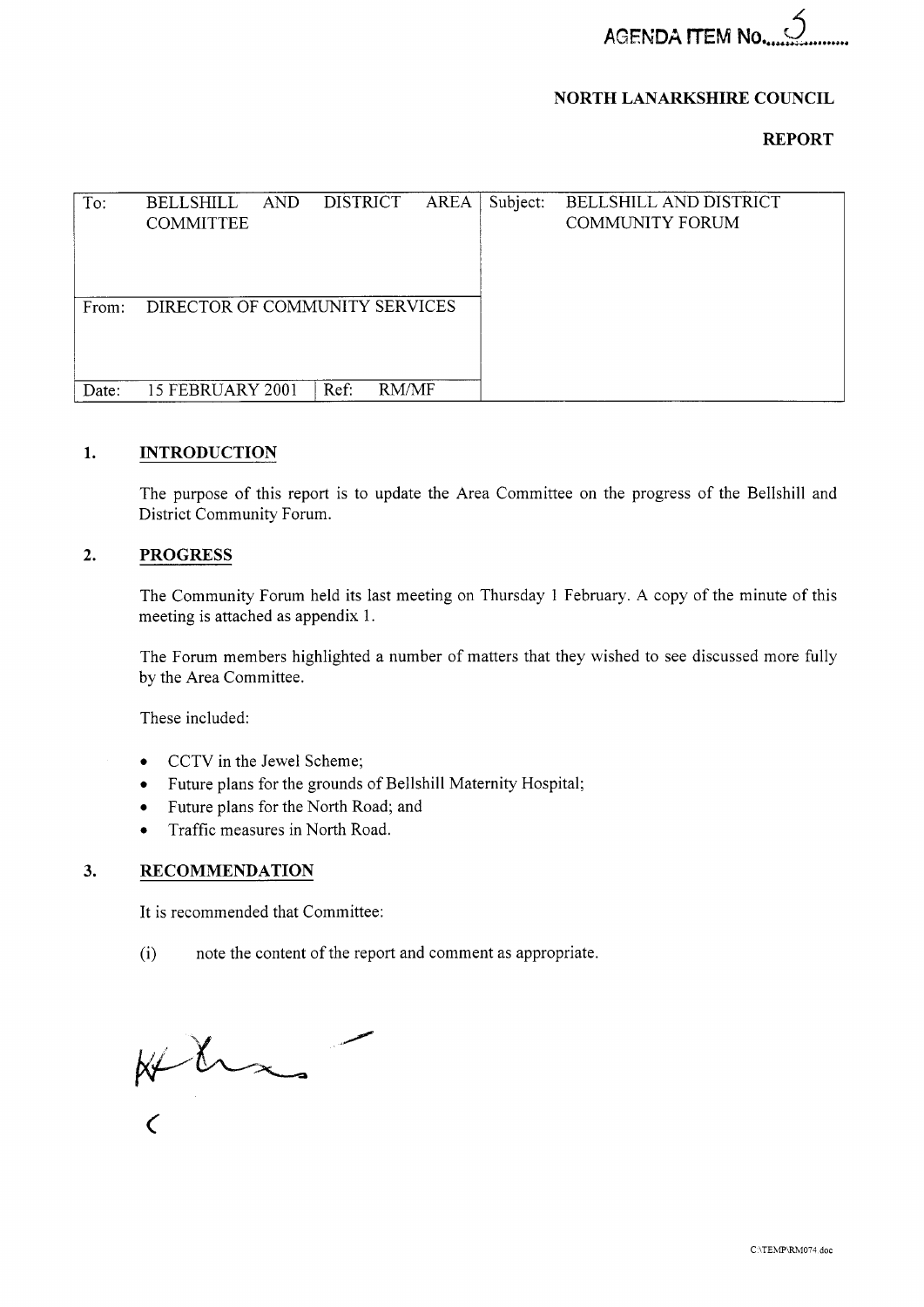# **Bellshill and District Community Forum**

# **Meeting of 1 February 2001**

| In Attendance: | Councillor Hebenton<br>Tom Leggate (Chairperson)<br>William Foy<br>John Gilmour<br>Alex Law<br>Margaret McDonald<br>Mary Hendry |
|----------------|---------------------------------------------------------------------------------------------------------------------------------|
| Apologies:     | Councillor Gorman                                                                                                               |
| Distribution:  | As above                                                                                                                        |

|ITEM ACTION|

#### **1. NOTE OF LAST MEETING**

It was noted that no copies of the minute of the last meeting had been distributed, Tom Leggate was the only Forum member with a copy.

The note was accepted as an accurate reflection of the meeting.

#### **2. POLICE REPORT**

As these was no representative of the Police present there was no update report.

#### **3. PLANNING APPLCIATIONS**

A discussion ensued around the range of planning applications for the Bellshill and District area.

A number of questions were raised in relation to plans for the North Road/Bellshill Maternity area, it would appear that some areas have been sent letters about this.

The Chairperson suggested that this could not be discussed in detail, as it was not on the agenda.

Councillor Hebenton suggested that the Forum was in a position to request that this item be discussed at the next Bellshill and District Area Committee meeting and an input from a relevant officer requested. This will be followed up by the Chairperson.